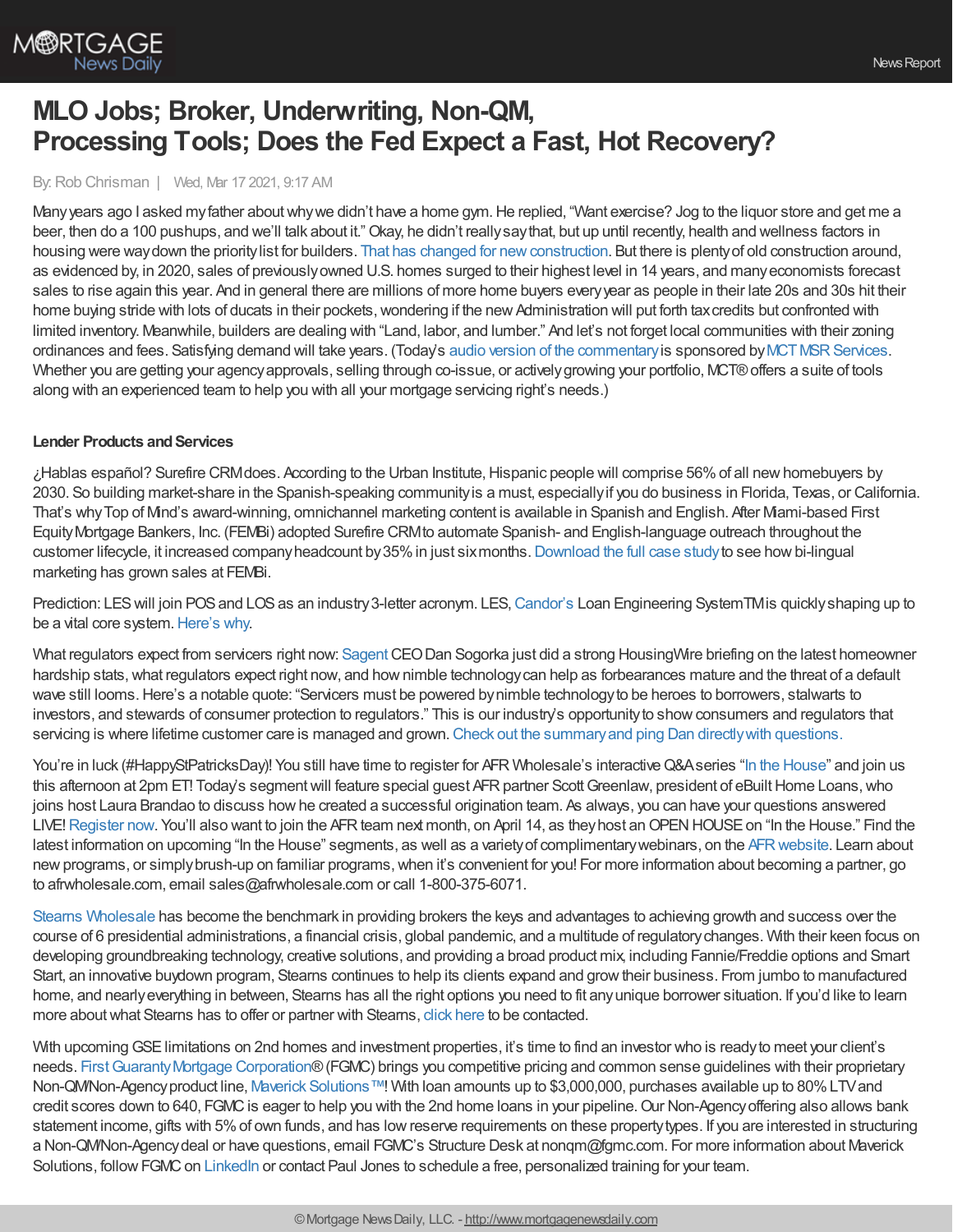After a record 2020 lenders, servicers and investors are searching for proven technology to help buoy operating margins. One enduring challenge is managing the voluminous data within mortgage documents that are needed across the enterprise.Howcan you data-enable your processes and reduce multiple human touches? [Covius'](http://covius.com/) DocDataTMdelivers for Top 5 banks and market-making investors today. A SaaS document identification, data extraction and classification platform, DocData's intelligence recognizes more than 400 document types and validates the document's data against expected data. With billions of pages processed, DocData delivers efficiency for your margins from the team that is recognized industrywide as the compliant mortgage document experts. Jonathan Kunkle can help you benefit from Covius' decades of expertise and innovation to find the intelligence in your documents.Contact us todayfor a complimentary30-minute consultation that can drive your business case with your peers' best practices.

"Commerce Wholesale continues to enhance its Non-QMproduct offering.Our CommunityMortgage Program which is the most exclusive program in the market offering No Income documentation required for Primaryand Second Homes has been increased to 75%on a Purchase or R/T refinance and 70% for Cash-Out transactions with loan amounts from 100,000 up to 3 Million. We have also drastically improved pricing on our Prime Plus Program that offers loan amounts to 90%with No MIwith Loan amounts to 2 Million. You can check out todays pricing by clicking on Daily Rates. Want to learn more about Commerce and how we can help you grow your business in a rising rate environment reach out to James Hooper, SVP of Wholesale."

Kind Lending is now offering Symmetry HELOC 2nds as an alternative to jumbo financing for borrowers who meet agency guidelines. Twice the loan, not twice the work.One submission through the Kwikie portal and Kind will handle the underwriting and the rest of the process with Symmetry for a simultaneous and simple closing. To become an approved broker partner, contact Delfino Aguilar, daguilar@kindlending.com. Join the Kind Movement today!

### **MINews**

With what seem to be continual changes from the FHFA in terms of risk and pricing, carried out via Freddie Mac and Fannie Mae, the private mortgage insurance business (MI) watches its fortunes rise and fall, especiallywhen loans top 80 percent LTV. Let's take a look at two examples.

Radian expects earnings per share to increase due to more benign credit expectations given accommodative borrower relief program extensions from the FHFA, robust home price appreciation, and improving forbearance trends. The earnings beatwas driven bywas driven primarilybylower loss provision and higher net earned premiums, mainlyfrom premium adjustment. IIFgrowth came in a bit lower than expected and lower than that reported by the other MIs. Delinquency levels continued to normalize through January, down to about 5.1 percent from a 6.5 percent peak in June, which should continue following the overall GSE forbearance rate trajectory. Robust home price appreciation should also support better both loss frequencyand loss severity. Frequencybenefits bymore borrowers being able to sell their home to avoid foreclosure. Severity benefits from the collateral being worth more should it come to a foreclosure/liquidation scenario.

MGIC reported lower losses incurred, but also lower investment income. The companyused a 7.5 percent default-to-claim rate on new notices in Q4, compared to just under 8 percent the prior quarter and 8.0 percent in 2019. The company issued its fourth ILN (\$399 million Home Re 2021-1), which saw spreads back to pre-COVID levels. The company is undergoing accelerated tech and business process investments. New default notices have declined for eight consecutive months through January, while cure activity continues to drive the total delinquent inventory down. The overall GSE forbearance rate has been seen to be a useful leading indicator of how MI delinquency rates trend Credit provisioning has been fairlymixed for the MIs.

### **Capital Markets**

Momentarilytaking a step back to keep things in context, data over the lastweek reaffirmed expectations for continued improvement this year as vaccinations ramp up and social mitigation policies are scaled back. Small business optimism increased in February, inflation metrics in the form of producer prices inched up as energyprices rebound, and at the consumer level "inched" was used again as we learned that the CPI increased 0.4 percent in Februaryand 1.7 percent over the previous 12 months. (For those that don't use anyfood or energy, during the last year, core CPI increased 1.3 percent.) Both indexes were heavilyinfluenced byrising fuel and energycosts. Initial claims for unemployment fell, **purchase mortgage applications increasednicelytheweek before as the housingmarketremains strong despite short supply.** (Refinance apps continue to slide, however, with the average 30-year fixed rate rising to 3.26 percent in early March.)

Todaythe FOMC(Federal Open MarketCommittee) meets and while there is no expectation for anysignificant changes to monetarypolicy the upwards pressure on interest rates remains as the economyimproves and inflation heats up. With all eyes on the FOMC's moves today, or lack thereof, bond market movement (aka risk appetite) was muted yesterday. Treasuries and MBS closed the day mixed, a basis point or two off their opening levels, while the MBS basis closed wider.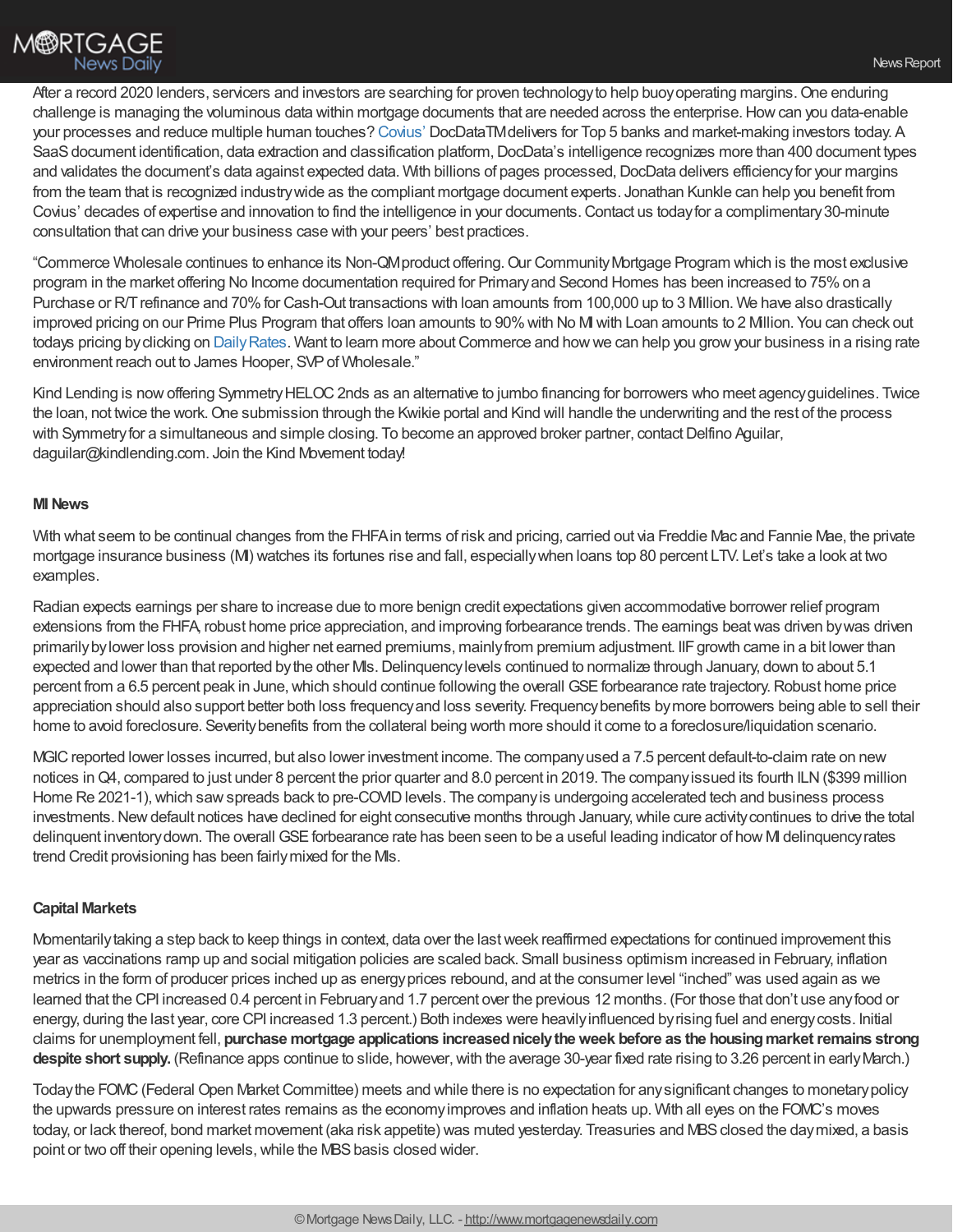There were several disappointing economic releases Tuesday. Industrial Production fell 2.2 percent in Februarywhen itwas expected to rise 0.5 percent. Capacity utilization slipped from 75.5 percent to 73.8 percent. Retail sales numbers were also poor, but maybe not as bad as the headline number (-3.0 percent month-over-month) suggests considering January's numbers were revised upward. The newround of stimulus checks should help prop up retail sales in March and April. Finally, we saw a strong \$24 billion 20-year bond reopening. Expect market movement todayto be more poignant than yesterday. Investors will payparticular attention to anyremarks surrounding consumer prices.

Speaking of today, the highlightwill undoubtedlybe the **conclusionof the FOMC's two-daymeetingwiththe Statement** and updated Summaryof Economic Projections due out in the afternoon with Chair Powell's press conference starting shortlythereafter. The Statement will likelynote the improvement in both growth and employment since the last meeting while manyinvestors are anticipating an updated Dot Plot showing a shorter time period until the first rate hike with current market pricing in late 2022.

Today's economic calendar is alreadyunderway, however. Mortgage applications decreased 2.2 percent from one week earlier, according to data from the Mortgage Bankers Association's Weekly Mortgage Applications Survey for the week ending March 12. Surveys showed little change in rates over the surveyperiod. Markets have also received housing starts and building permits for February(-10.3 percent, permits -10.8 percent: both ugly). **Today's MBSpurchase schedule sees the Desk conductingtwooperations**, composed of 30-year 2 percent and 2.5 percent, \$1.9 billion inGNIIs and \$2.9 billion in UMBS30s. We begin the daywith AgencyMBSprices worse .5 and the 10-year yielding 1.67 after closing yesterdayat 1.62 percent based on continued economic recoveryhopes.

## **Employment**

Sun West Mortgage [Company,](http://swmcretail.com/) Inc., a leading full-service national mortgage lender, is excited to spotlight Eileen Mirabal as a shining example of women in mortgage. March is Women's History Month, which commemorates and encourages the study, observance, and celebration of the vital role ofwomen in American history. Eileen Mirabal, LoanOfficer at the Downey,CAbranch for Sun West, had an extremelysuccessful year with 65 million in production in 2020 alone. Advice that Mirabal would give to her peers in the mortgage industry would be, "To stay persistent, stay relentless. Having that connection with your clients is what's going to push you forward to the next step." For more information on Sun West, please contact VictorOrtega, Branch Manager, (562) 501-4515 or Brian Mitchell, Executive Managing Director, (281) 979-8908. For Sun West Mortgage Company, Inc. licensing information and disclosures, please click [here](https://www.swmc.com/disclaimer.php).

[Evergreen](https://www.evergreenhomeloans.com/) Home Loans™was excited to partner with Dave Savage, Founder of Mortgage Coach, and Todd Bookspan, Executive Coach and Win by Noon Creator, for the latest Evergreen Leadership Advantage webinar, How to Become a Modern Mortgage Originator. Dave and Todd provided expert insights on delivering more value to clients; developing a personal brand that generates leads and referrals; evolving to meet the demands of today's consumers; and more! If you missed it or would like a refresher, check out the [recording](https://youtu.be/f65ZtckWdTE) here. And if you want to be part of a companythat gives you access to the tools, technology, and resources to stand out as a leader in your market and with your referral partners, check out the [Evergreen](https://www.evergreenhomeloans.com/why-evergreen/mortgage-jobs) Careers page for the latest career opportunities.

UniversityLendingGroup would be honored if you would share your loans with us. Pairing the latest technologyand enhanced customer experience with superior service to you, our frontline customer, is our focus. We knowthis is your business and we honor that. The culture of our companyis geared towards working together with a common goal, thus creating a feeling of family. We feel this leads to more cohesive teams and a happier work environment. With a focus on common-sense open-door underwriting with a 24-48 hour underwriting turn time on purchases, and niche products to help you serve your clients, we think it is worth your time to have a confidential conversation with our SVP/Strategic Growth, James Clark. [Reach](https://university-lending.com/Careers) out to ULG. Experience the University difference!

You're working hard. But are you getting the support you need to make sure your borrowers are happy? [Embrace](https://www.embracehomeloans.com/recruiting) Home Loans has increased underwriting capacity by 300% to support best-in-class turn times in 2021. One year into the pandemic, their average customer rating is 4.91/5.0 and their loan officers have a Net Promoter Score (NPS) of 96, up to 20 points higher than reported industryaverages. A big part of that success is because loan officers work closelywith their own dedicated, local processors. Loan officers also provide outstanding customer service to borrowers and communicate often to manage their expectations, and theydesign their own best practices. Embrace Home Loans continues to growand is looking for high-performing mortgage professionals who care deeplyabout customer satisfaction. If you want to be part of a winning, supportive team, contact Patrick Mullen.

[Freddie](http://www.freddiemac.com/) Mac has named Mark Grier, member of the Board of Directors, as the company's Interim Chief Executive Officer (CEO). Grier served as Vice Chairman and a Member of the Board of Directors of Prudential Financial, Inc. until his retirement\* in 2019. He joined the Freddie Mac Board in February 2020 and will continue to serve on the company's Board during his tenure as Interim CEO. (\*Does anyone retire anymore?)